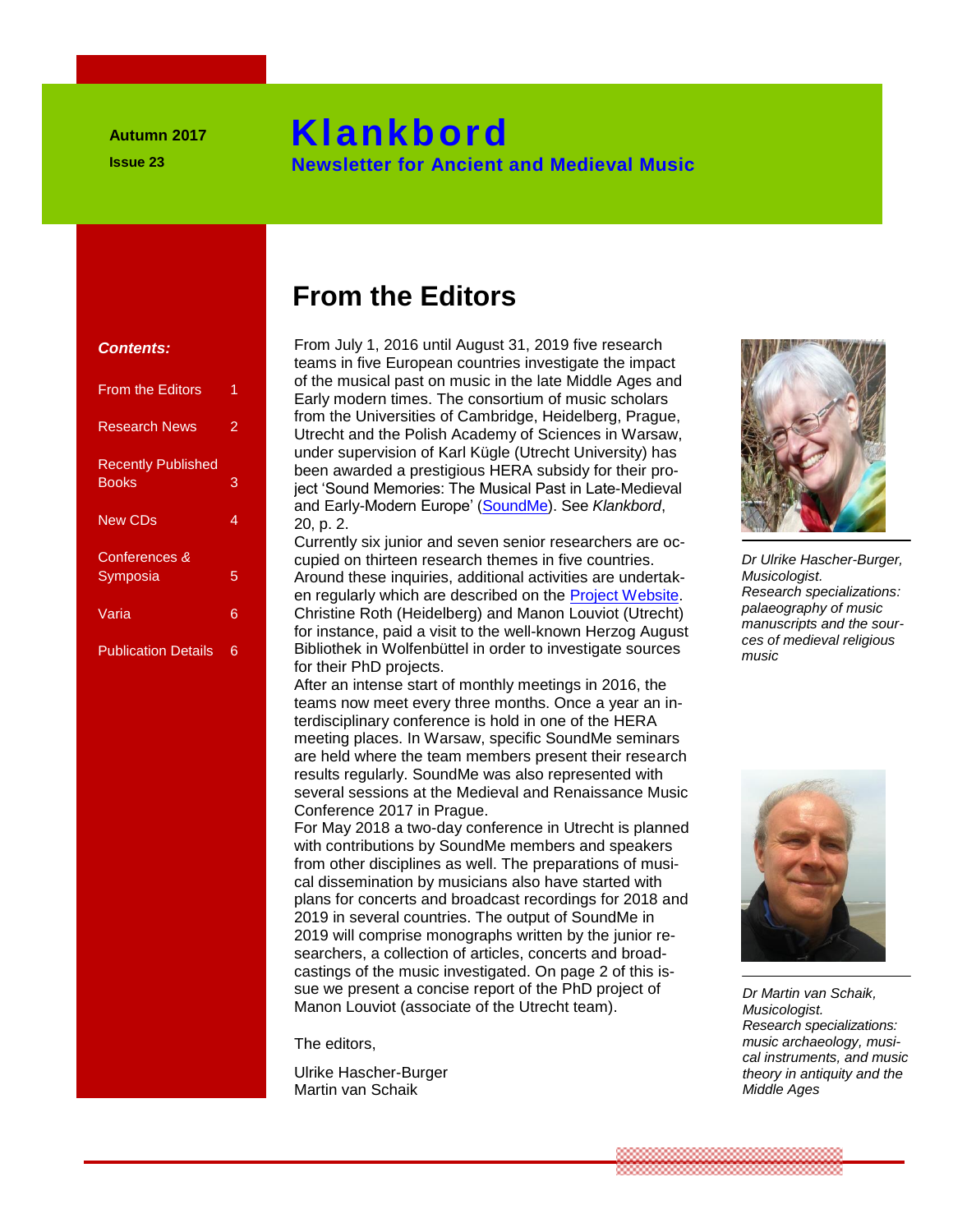

*St. Peter and Paul Church in Heiningen, the church of the former Windesheim convent*

## **Research News**

REFORMING LITURGY FROM THE INSIDE

**Form carried out by the cessions and of sacred** musical life, with a special coment of Windesheim and the special constant of the solo<br>focus on female monaster-che female reformed con-chem mentation of the reform, the must nave entalled several the accomplishment of il-<br>changes, in particular with turgical duties. From this t esses to do processions, convents reformed by the search of the search of the search of the search of the search <br>and the search of the search of the search of the search of the search of the search of the search of the se [SoundMe](http://www.soundme.eu/) Project (2016− 2019), this PhD project examines the impact of the re-Windesheim canon Johannes Busch in the 1450s on liturgical practices and daily musical life, with a special ies of Northern Germany. Busch himself wrote that, after the successful implemonasteries followed the same statutes as the Windesheim chapter. This must have entailed several regard to space: indeed, while the Windesheim constitutions forbade canon-

processions were still per-<br>As part of the HERA-funded formed. Explanations of i sources from reformed monasteries prove that processions were still performed. Explanations of this contradictory phenomena are researched by studying the value of processions and of sacred space in the late Middle Ages, the relationship between the male government of Windesheim and the female reformed convents, as well as the regulating value of liturgical books. Furthermore, processional chants were still allowed to be sung, hence questioning their importance and sacred power in the accomplishment of liturgical duties. From this perspective, the project aims at highlighting the place of liturgical chant in convents reformed by

Windesheim, Heiningen, especially from Busch's perspective. This will be investigated through his well-known *Liber de reformatione monasteriorum*, taking into account not only the aim and function of this writing, but also the detailed but partial information it contains. By using various kinds of sources – liturgical books with and without musical notation, official regulations of the general chapter, theological treatises, and other documents such as indulgence letters – this musicological project wishes to widen a musical perspective in order to offer an detailed insight of the context in which the liturgical and musical practices were reformed. Info: [Manon Louviot](mailto:m.louviot@uu.nl)



*'Neanderthal' bone flute from the Divje babe I cave, excavated in northwestern Slovenia in 1995*

MUSIC IN THE STONE AGE

This summer the Research Centre of the Slovenian Academy of Sciences and Arts in Ljubljana (Slovenia) hosted the 15th Symposium of the ICTM Study Group on Music Archaeology. Fortythree contributors participated in the symposium Music in the Stone Age. It was aimed at establishing a platform of current research on topics such as prehistoric human music cultures and their respective sound tools, or the archaeoacoustics of caves and other prehistoric sites. Speakers were dealing with essential questions, such as "Who were the first musicians?" A lot of attention went to the making, playing, and mean-

any other sound artefacts<br>This summer the Pesearch believed to be Paleolithic ing of bird bone pipes or believed to be Paleolithic, Mesolithic and Neolithic musical instruments. The oldest material evidence for music and a musical tradition was found in the Aurignacian deposits of the caves of the Swabian Jura. The fact that the remains of bird bone and ivory flutes have been found in both valleys indicates that music was a regular feature in the lives of people starting no later than 40,000 years ago. Other issues were the archaeoacoustics of prehistoric sites, and organological developments. During the symposium, a round table funded by the European Music Archaeology Project (EMAP) was

intended to reevaluate divergent views on the perforated thighbone of a cave bear excavated in the Divje babe I cave, Slovenia (58,000*−*48,000 BC), which generated a heated controversy over whether this object could be a flute produced in the time of the Neanderthals. In the light of latest laboratorial results, the debate is still continuing. Besides reflecting current projects and results, the symposium was intended to deepen ongoing discussions, and to publish the presented information in a promising yet to be published anthology (Publications of the ICTM Study Group on Music Archaeology). Info: **ICTM**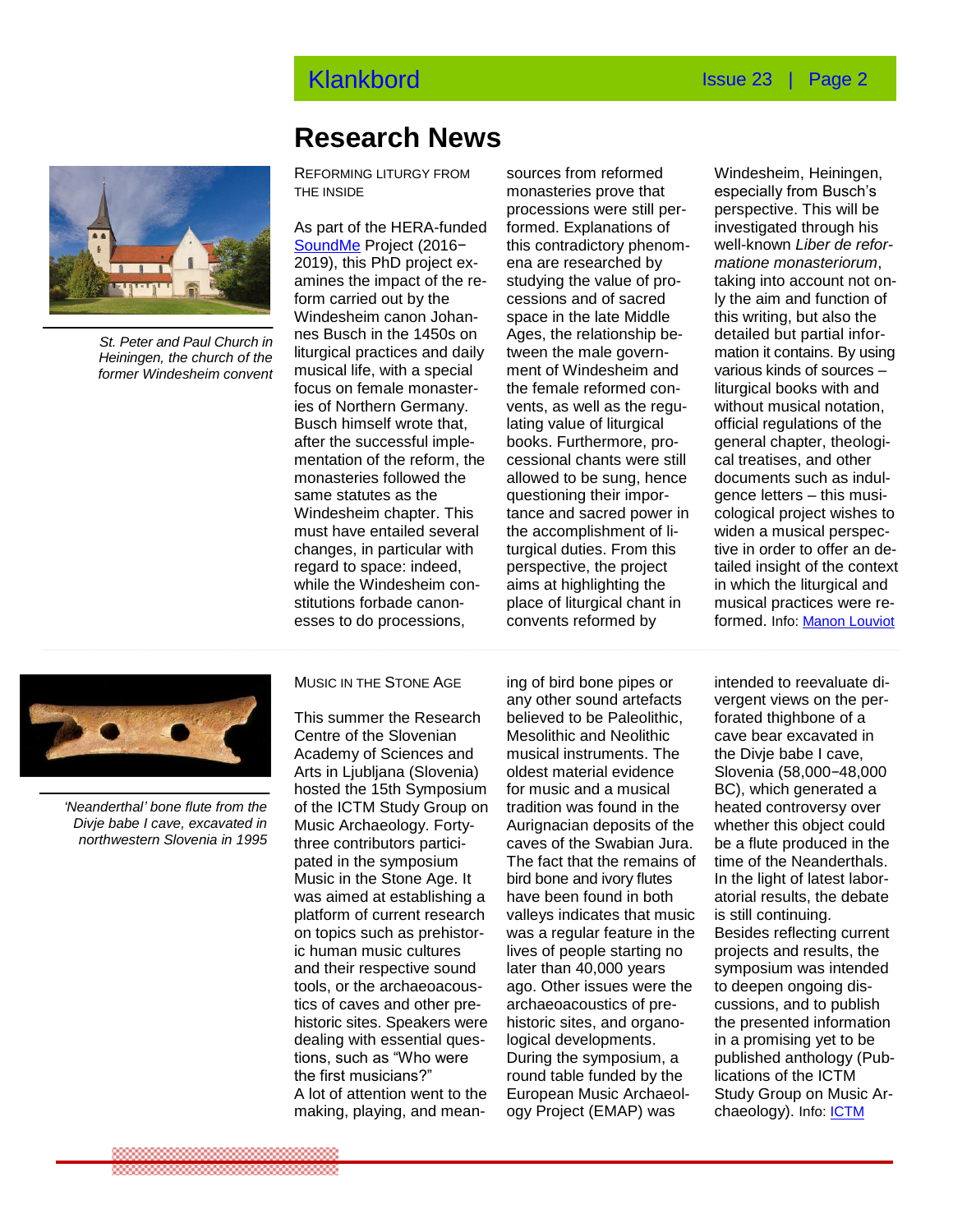## **Recently Published Books**

BARTON PALMER, R. / Jacques BOGAART (eds.): Jacques BogAART (eds.): History, 26.) Hardcover<br>*Guillaume de Machaut,* ISBN 9780521894982. *the Complete Poetry and Music*, *Volume 9: The Motets*. Kalamazoo, MI, 2017, 266 pp. (Teams Middle dieval Venture Through English Texts.) Hardcover. ISBN 9781580443029. \$ 99.00; Paperback. ISBN 9781580442879. \$ 39.95

BILLIET, Frederic: *Musica Stallis*. Turnhout, 2017 (forthcoming), 250 pp. (Profane Arts of the Mid-**Imago Musicae, XXII**<br>
The Asses Departments of Published Books dle Ages.) Paperback. ISBN 9782503530963. \$ 147.50

*Repertory of Processional Antiphons*. Turnhout, 2017, 836 pp. (De musicae cultu, 1.) Paperback. ISBN LAMARI, Anna A.: *Repe.*<br>0783503574599\_6.435 **forming Creek Tragedu** 9782503574523. € 135,-

CARRUTHERS, George Thomas: *The Ancient Use of the Greek Accents in Reading and Chanting: With Some Newly Restored Greek Melodies*. London/ Tonbridge (1897), Reprint 2017, 94 pp. Paperb. ISBN 9780649020683. \$ 10.- **Recent video Fourth Video India** Containers B<br>of the Greek Accents in Berlin, 2017, 198 pp.

COLTON, Lisa / Tim SHEP-HARD (eds.): *Sources of Identity: Makers, Owners and Users of Music Sources before 1600*. Turnhout, 2017, 340 pp. (Epitome Musical.) Paperback. ISBN 97825035- 67785. € 55.-

FENLON, Iain (ed): *Early Music History: Studies in Medieval and Early Modern Music*. Cambridge,

2017, 285 pp. (Early Music History, 26.) Hardcover. ISBN 9780521894982.  $$100. -$ 

**Recent verschenen boeken**  CO, 2017, 48 pp. Paper-GOSSELINK, Stefani: *A Medieval Venture Through Music: A History and Workbook*. Create Space Independent Publishing Platform. Colorado Springs, back. ISBN 9781975601- 423. \$ 15.-

wusical Iconograpny.)<br>BROCKETT, Clyde W.: *The* Hardcover. ISBN 97888 *Imago Musicae,* XXIX, ed. Björn R.TAMMEN [a.o.]. Lucca, 2017, 183 pp. (International Yearbook of Musical Iconography.) Hardcover. ISBN 978887- 0968972. ISSN 0255- 8831. € 80.-

> LAMARI, Anna A.: *Reperforming Greek Tragedy. Theater, Politics, and Cultural Mobility in the Fifth and Fourth Centuries BC*. (Trends in Classics - Supplementary Volumes, 52.) Hardcover. ISBN 978311- 0559866; E-book ISBN 9783110561166. € 99.95

> LEOPOLD, Silke / Stefan MORENT / Joachim STEIN-BEUER (eds.): *Europaische Musikkultur im Kontext des Konstanzer Konzils*. Ostfildern, 2017, 264 pp. (Konstanzer Geschichtsund Rechtsquellen, 47.) Hardcover. ISBN 97837- 99568470. \$ 58.-

MACKENSEN, Karsten: *Musik und die Ordnung der Dinge im ausgehenden Mittelalter und in der Frü-* *hen Neuzeit*. Frankfurt am Main [a.o.], 2017, 353 pp. (Musica Poetica, 1.) ISBN 9783631719923. € 60.70

MARIANI, Angela: *Improvisation and Inventio in the Performance of Medieval Music: A Practical Approach*. Oxford, 2017, 264 pp. Paperback. ISBN 978- 0190631185. \$ 20.95

MARSHALL, C.W.: *The Structure and Performance of Euripides' Helen*. Cambridge, Reprint 2017, 334 pp. Paperback. ISBN 9781107423329. £ 22.99

MARTÍNEZ, Jota: *Instrumentos musicales de la tradición medieval española (s. V. al s. XV)*. El Ejido, Almería, 2017, 249 pp. ISBN 9788491609001. € 45.-

MUNTANÉ, Maricarmen Gómez: *El Llibre Vermell: Cantos y danzas de fines del Medioevo*. Madrid, 2017, 147 pp. ISBN 978- 8437507675. € 16.90 This new study and edition offers a presentation of the music in all its pristine clarity, with a deep study of the cultural traditions that underlies each of the pieces.

MYERS, Gregory: *Music and Ritual in Medieval Slavia Orthodoxa: The Exaltation of the Holy Cross*. Bern [a.o.], 2017, 230 pp. (Varia Musicologica, 23.) Paperback. ISBN 9783034328197. \$ 73.95



*John Scheid / Jesper Svenbro: Schildkröte und Lyra: In der Werkstatt der Mythologie*



*Maricarmen Gómez Muntané: El Llibre Vermell: Cantos y danzas de fines del Medioevo*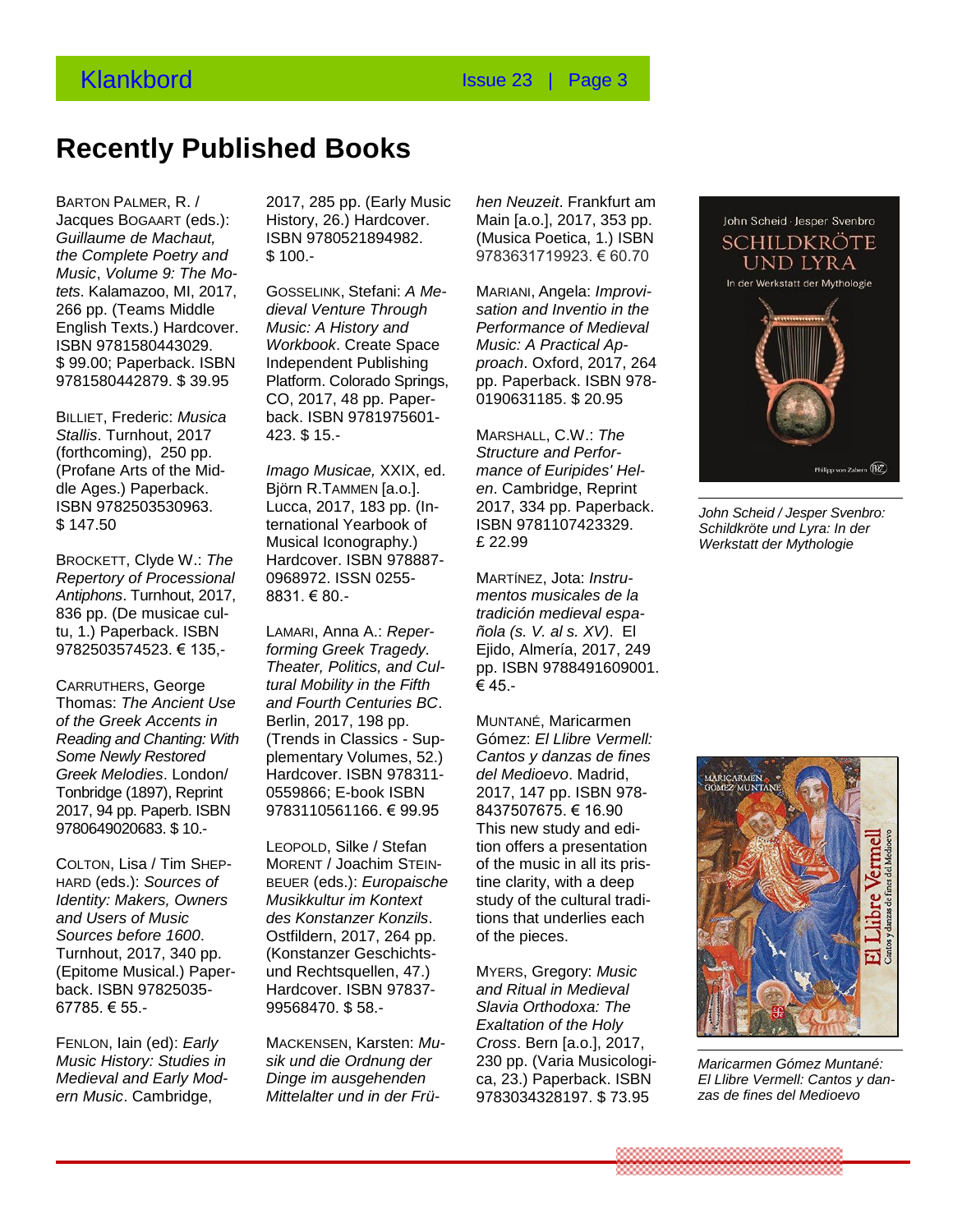#### **Klankbord Issue 23** | Page 4

Jacobus de Ispania

The Mirror of Music **Book the Seventh** 

> translated by Rob C. Wegman

*Rob C. Wegman (transl.): Jacobus de Ispania, The Mirror of Music: Book the Seventh*

PENTCHEVA, Bissera V.: *Hagia Sophia: Sound, Space, and Spirit in Byzantium*. Pennsylvania, PA, 2017, 304 pp. Hardcover. ISBN 97802710- 77253. \$ 64.95

PROVENZA, Antonietta: *Music Therapy in Ancient Greece*. Abingdon, Oxon, 2017, 274 pp. (Medicine and the Body in Antiquity.) Hardcover. ISBN 97814- 72476326. \$ 150.- This volume considers how the ancient Greeks thought about music and its healing properties for both body and soul.

SCHEID, John / Jesper SVENBRO: *Die Schildkröte und Lyra: In der Werkstatt der Mythologie*. Darmstadt, 2017, 222 pp. Hardcover.

ISBN 9783805350624. € 39.95

VROOMEN, Lisanne: *Ik heb mijn lief in eeuwigheid: Functies en thema's van Middelnederlandse devote liederen, collaties en viten*. Hilversum, 2017, 285 pp. (Middeleeuwse Studies en Bronnen.) Paperback ISBN 9789087046439. € 29.-

WEGMAN, Rob C. (transl.): *Jacobus de Ispania, The Mirror of Music: Book the Seventh*. [S.l.], 2017, 84 pp. (Medieval Music Theory in Translation, 1.) Paperback. ISBN 978069- 2909171. \$ 29.90

WEISS, Naomi A.: *The Music of Tragedy: Perfor-*

*mance and Imagination in Euripidean Theater*. Oakland, CA, 2017, 288 pp. Hardcover. ISBN 978052- 0295902. \$ 95.-

WUIDAR, Laurence: *L'uomo musicale nell' antico cristianismo. Storia di una metafora tra Oriente e Occidente*. Turnhout, 2016, 132 pp. Paperback ISBN 9789074461849. € 45.-

ZWIERLEIN, Otto (ed.): *Blossius Aemilius Dracontius: Carmina profana*. Berlin, 2017, 160 pp. (Bibliotheca scriptorum Graecorum et Romanorum Teubneriana.) Hardcover. ISBN 9783110501247; e-Book (PDF) ISBN 97831- 10515633. € 59.95.



 *A Medieval Christmas. Ensemble Trigon*

## **New CDs**

*A Medieval Christmas*. Ensemble Trigon. Label:<br>Aliud (2017) € 26 -Aliud (2017). € 26.- CD can be ordered at [Margot Kalse.](mailto:margot-kalsevocaal@gmail.com)

<u>wargot Raise</u>.<br>This CD with 15th- and 16th-century Christmas carols and songs from the Netherlands is an in-<br>teresting collection of teresting collection of music reflecting the superb cultural heritage of perb cultural riefflage o<br>the Dutch Middle Ages.

*Aines. Mistero Provenzale Medioevale.* Enz*ale Illeuloevale.*<br>semble Cantilena Antiqua, Stefano Albarello. Label: Symphonia, SY 99165 (2017). \$ 18.79 **Nieuwe CD's** 

*Cantus Firmus*. *Missa Pro Defunctis, Antiphonie Defunctis, Antiprio-*<br>*nies, Hymns, et al.* Ensemble: Musica Ficta.

Label: Enchiriadis (2017). \$ 19.95

*Chants des Trois Évechés. Chants sacrés de la Lorraine médiévale (Metz, Toul & Verdun).* Ensemble: Scola Metensis, Marie-Reine Demollière. Label: Ligia (2017). € 17.-

*Con Voce Quasi Humana*. Ensemble Perlaro. Label: Edition Raumklang, RK 3501 (2017). € 17.90.

*Drames litúrgics de la Catalunya medieval: Les tres Maries / Versus de Pelegrino / El Cant de la Sibil∙la*. Ensemble: Capella de Música de Santa Maria del Mar. Label: Discant, E 1006 (2017). \$ 9.95

*Hildegard von Bingen (1098-*

*1179): Ego sum homo*. Musical Visions of Hildegard von Bingen. Tiburtina Ensemble, Barbora Kabátková. Label: Ricercar (2017). € 17.99

*Medieval Pieces for Fiddle & Percussion*. Ensemble: Sinfonye, Stevie Wishart. Label: Glossa, GCD C80701 (2017). \$ 9.99

*Parle qui veut. Moralizing Songs of the Middle Ages*. Sollazzo Ensemble. Label: Linn Records, CKD 529 (2017). € 17.99

*Tesserae. Medieval music for recorders and percussion*. Ensemble: Duo Enßle-Lambrecht. Label: Audax Records, ADX 13712 (2017). € 15.99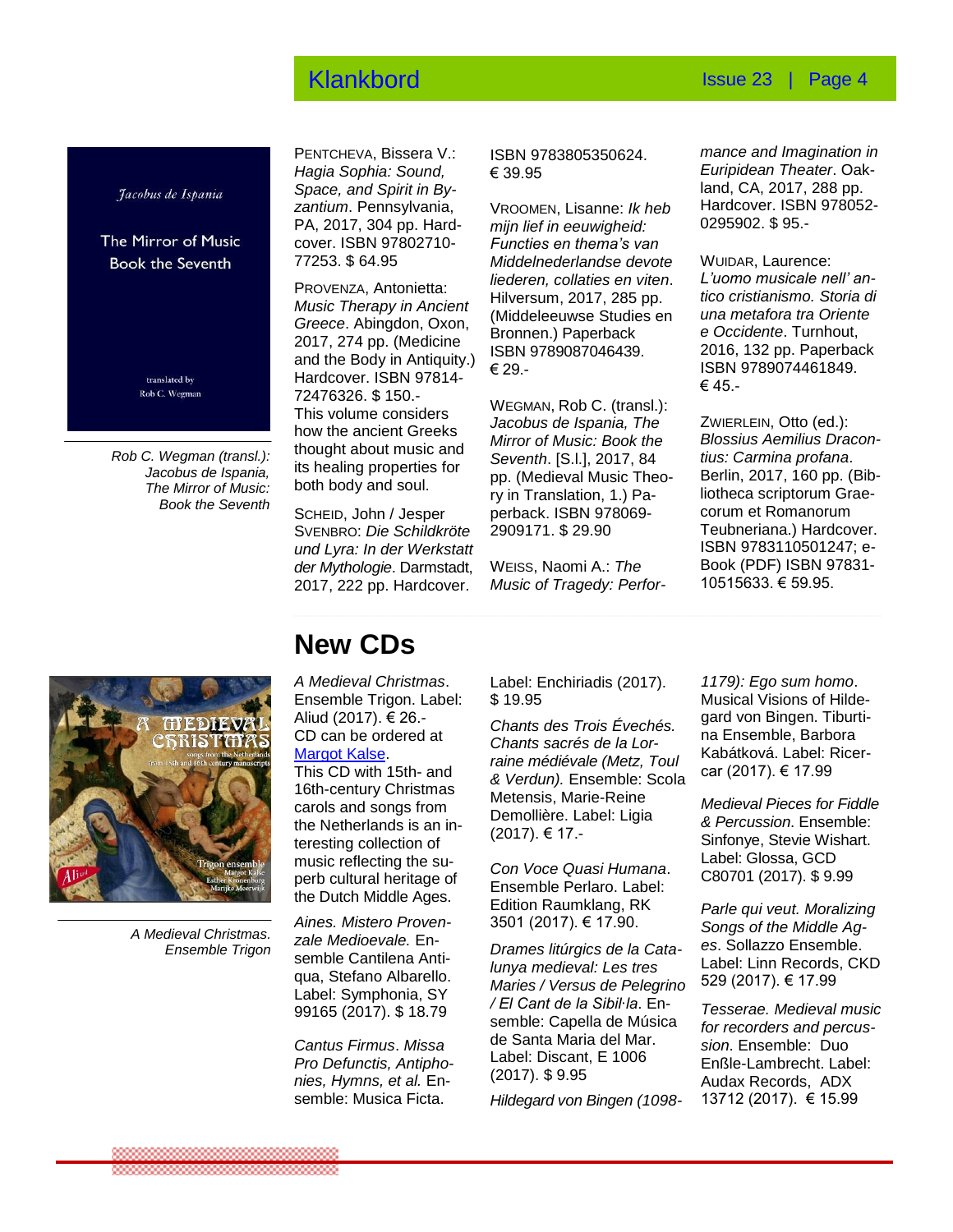### **Conferences** *&* **Symposia**

**Conferences & Symposia**  lar text or topic, as well as

interest.

auspices of the Arion So-<br> **Congress of the Arion So-**<br> **Congress Arion So-**

 . AND RENAISSANCE STUDIES. CONFERENCE ON MEDIEVAL New College of Florida, Studies, organized [Sarasota](https://10times.com/sarasota-us/conferences) [\(USA](https://10times.com/usa/conferences)), 8−10 March, 2018.

The Conference on Medieval and Renaissance Studies, organized by Stanford University is a biennial event. The conference will cover topics in

European and Mediterranean history, literature, art, music and religion from the fourth to the seventeenth centuries. Info: [New College](http://www.newcollegeconference.org/home)

**COLD OF THE FAST, THICK CONGRESS OF THE FAST, THICK** CHEC H2S 211 INCREDI USES OF THE PAST. Interthe HERA Project SoundMe. St. Gertrudiskapel, Utrecht (Netherlands), 28−29 May, 2018

13TH MOISA RESEARCH SEMINAR ON ANCIENT GREEK AND ROMAN MUSIC. Riva del Garda (Italy), 2−7 July, 2018.

For the fifth year, the Moisa Research Seminar will take place under the

This international confer-<br> **Conferrent in Sepakers**<br> **Conferrent in Sepakers** ence has an interdiscipliplinary character. It includes lectures given by members of the HERA research group SoundMe (see also p. 1) and by an international panel of extern speakers.

> tomary format, originated in Corfu in 2004, the programme will comprise morning sessions devoted to the study of the particu-

a series of evening lectures on other issues of

The 2018 Seminar will focus on Music and RhetoRoundtable discussions and experimental music moments will shade light on specific aspects of Uses of the Past in music and culture as well. For a detailed programme soon check: [SoundMe](http://www.soundme.eu/)

ric in Dionysius of Halicarnassus (flourished *c.* 20 BC), looking especially at *De compositione verborum* as well as shorter treatises on individual orators and the wider Aristotelian and Aristoxenian background of Dionysius' works. Info: [MOIΣA](http://moisasociety.org/sites/default/files/seminar_2018_announcement.pdf)

**Congressen & symposia**  University, Co Kildare MEDIEVAL AND RENAIS-SANCE MUSIC CONFER-ENCE 2018. Maynooth (Ireland), 5−8 July, 2018

ciety. Following the cus-

Medieval and/or Renais- *Med* & *Ren* music ir<br>sance music. The commit- time when racists, v Various paper and poster presentations on topics relating to the study of Medieval and/or Renaistee welcomes papers and themed session on any relevant topic, from performing and recording early music in the twentyfirst century, to madrigal studies, sources studies, analytical studies, medieval and renaissance music in Ireland, to mention only a few. For the up-

coming programme, in view of recent political events and across the world, the committee would like to suggest at least one topic and create space to consider the politics around researching, teaching and performing *Med* & *Ren* music in a time when racists, white nationalists (not only in the USA) and xenophobes feel emboldened. How do we teach Medieval and Renaissance music courses that do not appear to be safe havens for white supremacists? That challenge ahistorical views of *Med* & *Ren* as all white (male) and Chris-

tian? What resources do we need? What stories are we not telling? What does intersectional, postcolonial, and/or anti-racist research, teaching and music-making look like or sound like in our field? What are the structural barriers to inclusivity and diversity in our field, and what can we do to remove them? We feel this is an important topic for our research fields, but it is not intended as a conference theme in any restrictive way and the committee would like to stress, that all themes and topics will be considered with equal interest. Info: [MedRen](https://www.maynoothuniversity.ie/news-events/call-papers-medieval-and-renaissance-music-conference-medren-2018)

 **Medieval and Renaissance Studies New College of Florida**





Medieval and Renaissance Music Conference 2018